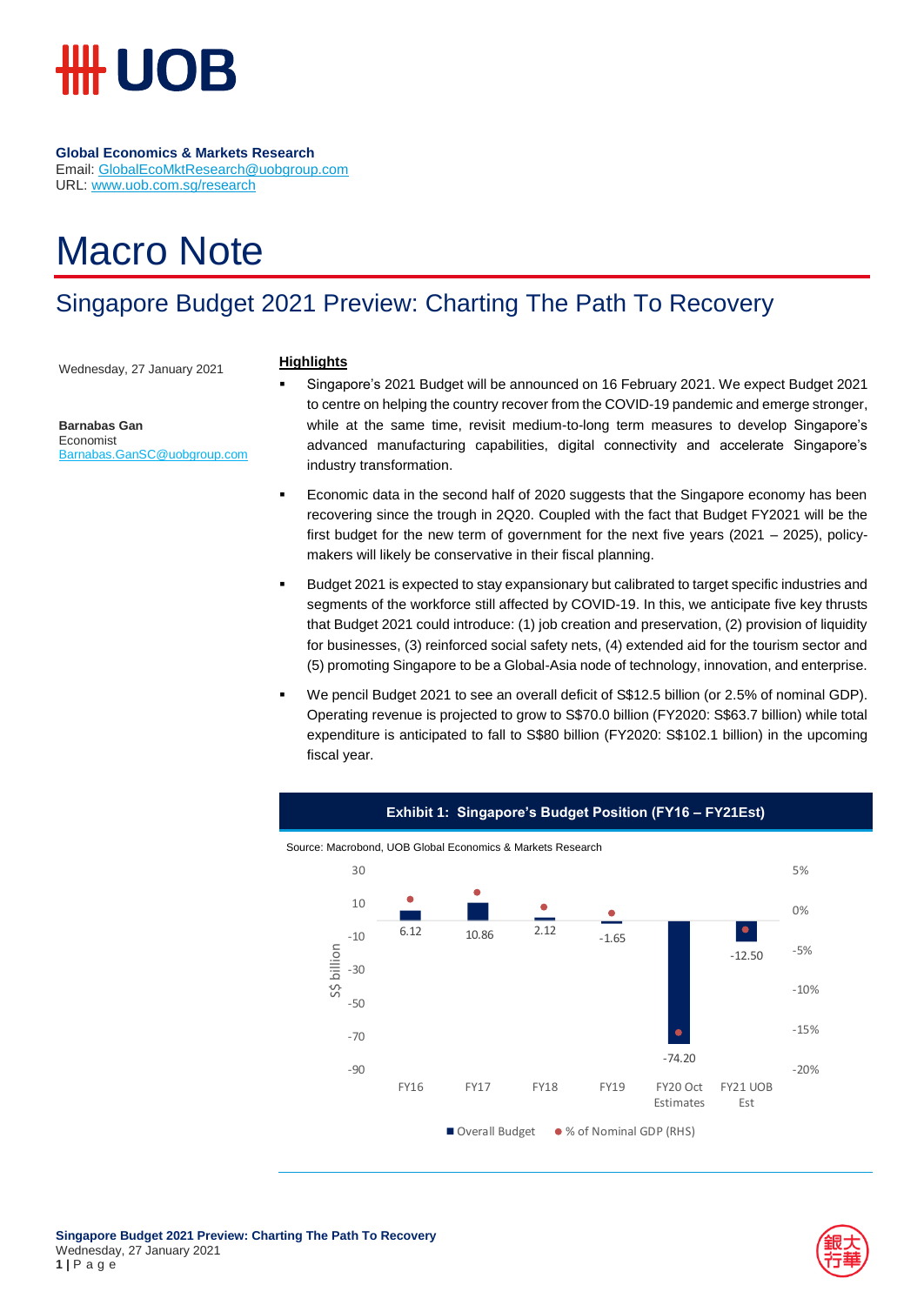#### **The First Budget Of A New Five-Year Term For The Government**

Singapore's 2021 Budget will be announced on 16 February 2021. We expect Budget 2021 to centre on helping the country recover from the COVID-19 pandemic and emerge stronger, while at the same time, revisit medium-to-long term measures to develop Singapore's advanced manufacturing capabilities, digital connectivity and accelerate Singapore's industry transformation.

Note that Budget 2021 will be the first budget for the new term of government for the next five years (2021 – 2025). Given that the government must have a balanced budget over the said term, policy-makers will likely be conservative in their fiscal planning, while still providing sufficient support to a K-shaped, uneven economic recovery, which is hobbled by the COVID-19 pandemic.

On this assumption, we expect the upcoming Budget to stay expansionary but calibrated to target at specific industries and parts of society still affected by COVID-19. In this, we anticipate five key thrusts that Budget 2021 could introduce: (1) job creation and preservation, (2) provision of liquidity for businesses, (3) reinforced social safety nets, (4) extended aid for the tourism sector and (5) promoting Singapore to be a Global-Asia node of technology, innovation, and enterprise.

In FY2020, Singapore's fiscal deficit is pencilled at S\$74.2 billion after allocating almost S\$100 billion of funds to combat COVID-19. This will translate to an accumulated budget deficit of S\$56.8 billion in the previous term of government (FY2016 to FY2020). For more details, please read our latest Budget Report: [A Three Pronged Plan For The Next Decade](https://www.uobgroup.com/web-resources/uobgroup/pdf/research/MN_201006.pdf) (6 October 2020). Given the recently refreshed data by the Ministry of Finance in October 2020, we expect the budget balance in FY2020 to be in line with the budget deficit estimate of S\$74.2 billion (-15.3% of GDP).

#### **Economic Performance Is Picking Up**

Economic data in the second half of 2020 suggests that the Singapore economy has been recovering since the trough in 2Q20. Based on advance estimates by the Ministry of Trade and Industry, Singapore's 4Q20 GDP contracted 3.8% y/y, improving from 3Q20's pace of -5.6% y/y. On a q/q seasonally adjusted basis, the economy expanded 2.1% in 4Q20, extending the +9.5% q/q sa growth in 3Q20. Note that the data was better than market estimates which was expecting a deeper contraction of 4.7% y/y (+1.3% q/q sa). For the year, the Singapore economy fell 5.8% in 2020.

Despite the recovery momentum, economic performance was uneven across the key sectors. The manufacturing sector was the key outperformer, which rose 9.5% y/y in 4Q20 (3Q20: +10.8%  $y/y$ ). The expansion was led by output expansions in the electronics, biomedical manufacturing and precision engineering clusters, and outweighed the contractions seen transport engineering and general manufacturing clusters. On the other hand, Singapore's services and construction sectors continued to stay in the doldrums - the construction sector declined for its fourth consecutive quarter at -28.5% y/y in 4Q20, while the services sector contracted 7.8% y/y in 4Q20, compared to -8.4% y/y in 3Q20.

We think that the construction and services sectors may see further headwinds in 1H21. Even as the vaccination continues its rollout globally, the resurgent waves of COVID-19 could further depress tourism-related services clusters in the near term such as wholesale & retail trade, transportation & storage and hotels & restaurants. In the same vein, the construction sector is also facing a slow restart.

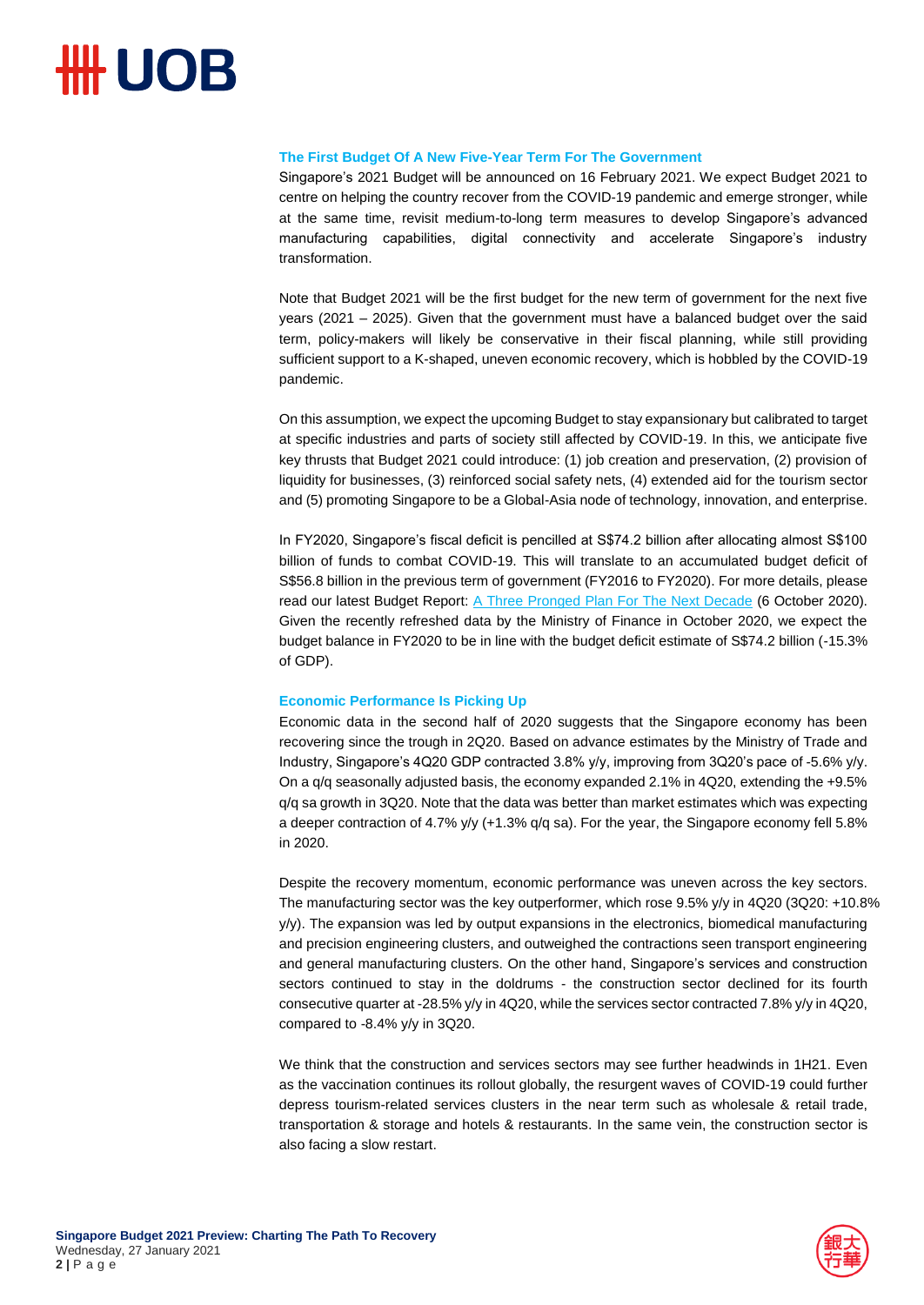

In all, we keep to our call for Singapore to expand by 5.0% in 2021, against MTI's forecast of between +4.0% and +6.0%. We recognise that the global backdrop will likely be favourable for Singapore's economy for the year ahead. This includes the signing of the RCEP (albeit with some uncertainty over when RCEP agreement gets ratified) which Singapore will likely benefit immensely, while US president Joe Biden may take on a more constructive and multilateral approach in trade with other countries. Singapore's position in producing and supplying biomedical products and supplies especially during this COVID-19 pandemic will also continue to lift overall manufacturing activities into 2021.

#### **First Thrust: Job Creation And Preservation**

Even with the recovery in 2H20, Singapore's labour market remained weak – unemployment stayed elevated at 3.3% in November 2020 versus an average of 2.0% seen between 2010 and 2019. We expect labour prospects to remain muted at least into 1H21 until the economic recovery becomes more evident in 2H21. Until then, industries such as transport, hospitality and trade could continue to struggle against the COVID-19-induced risks. The acceleration in corporate restructuring as a result of the COVID-19 pandemic may have also led to an increase in job redundancies, which suggests that some jobs that were lost in 2020 may never return.

The data also suggested that the labour market would have weakened further if not for the timely intervention of the various relief measures and schemes announced such as the Job Support Scheme (JSS), SGUnited Traineeships Programme and the SGUnited Mid-Career Pathways Programme. These initiatives served to preserve jobs for local workers, as well as hastened job creation for workers across skills and qualifications. According to the Ministry of Finance, these support measures had "substantially cushioned" the increase in resident unemployment rate by about 1.7%, which translates to about 155,000 jobs saved. Over S\$5.5 billion in JSS pay-outs has been disbursed as of 29<sup>th</sup> October 2020, and had benefitted over 140,000 employers. Nonetheless, the JSS is slated to end in March 2021, while some of the jobs created through SGUnited Jobs and Traineeship Programmes could be temporary positions.

As such, employment, jobs and skills training will likely continue to be key priorities in the Budget 2021. The current circumstances highlight the need for companies to retrain and to upskill their workers so that they will be future-ready. As these restructuring efforts take time, measures are

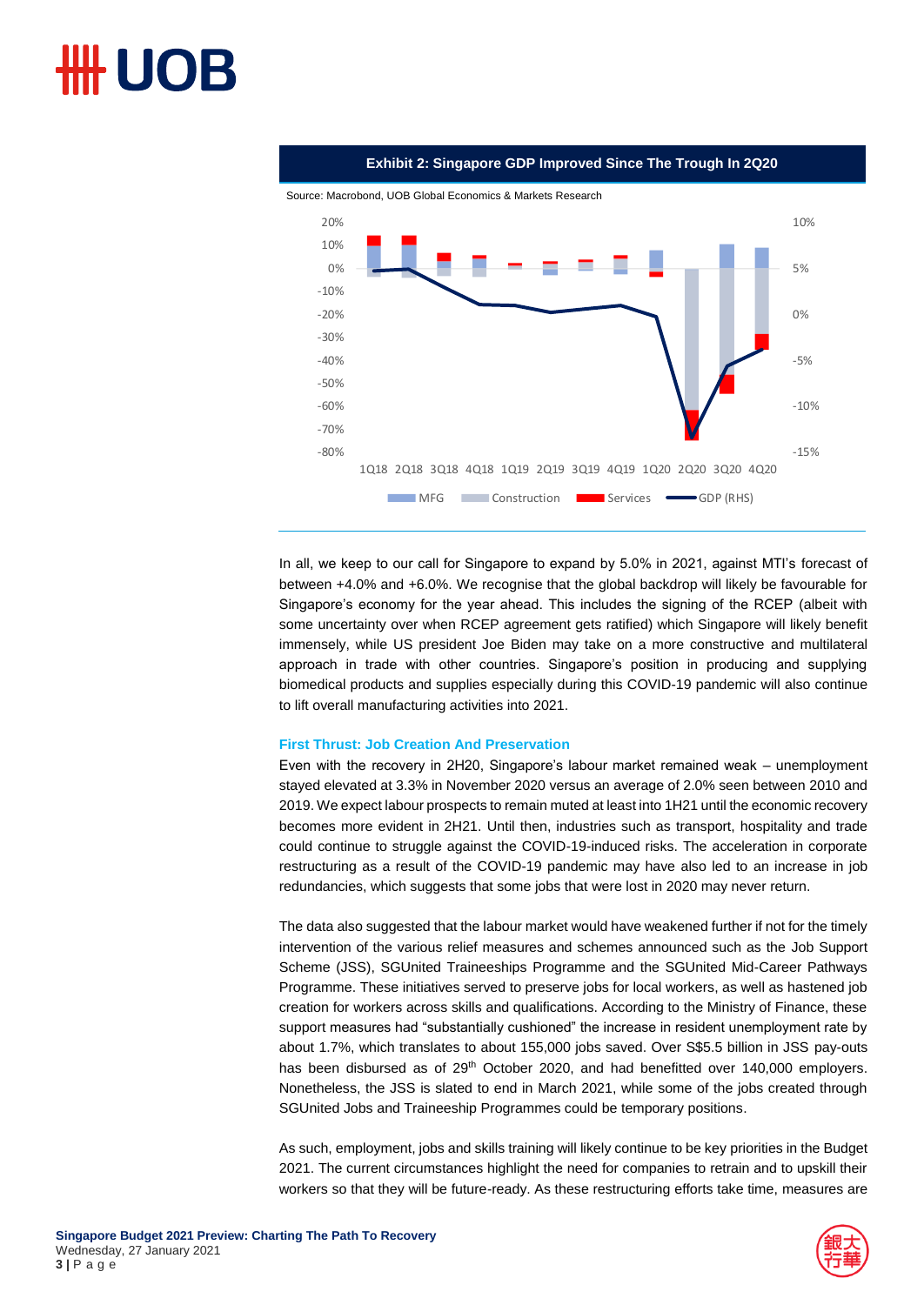### **##UOB**

still necessary to support the labour market. We expect Budget 2021 to extend the JSS beyond March 2021, albeit with a scaled-back version to provide more calibrated assistance to support specific sectors, such as transport, trade and hospitality. We also expect further enhancements to the SGUnited Jobs and Skills Package. These could include an extension of the Enhanced Training Support Package (ETSP) beyond July 2021 and support for companies in the private sector through monetary incentives to redesign jobs and to retrain employees.

#### **Second Thrust: The Provision Of Liquidity For Businesses**

With the recovery expected to be uneven especially for the transport, services and trade industries, government-supported programmes which provided affected businesses with cash flow support measures to stay afloat may remain necessary for 2021.

Singapore's latest economic data suggests that the recovery across the services sector has been uneven – sectors such as Finance & Insurance and Information & Communications have performed well in 2020, as many of the activities could be conducted online. In contrast, sectors such as the Wholesale & Retail Trade, Transportation & Storage, Hotels & Restaurants, and Business Services bore the brunt of the economic slowdown as borders closed and movement restrictions were imposed (see Exhibit 3). The Hotels & Restaurants sector saw the sharpest fall in employment in the first three quarters of 2020 (34,600 jobs), followed by Wholesale & Retail (-25,900) and Transportation & Storage (-7,100) as these industries saw direct negative impact from COVID-19.



Given that the above-mentioned sectors are likely to see further headwinds in 1H21, there is a need to continue providing affected businesses with the necessary cash flow for them to stay afloat in the fiscal year ahead. We see a good chance for an extension of several related schemes - the Loan Insurance Scheme and Enterprise Financing Scheme (EFS)-SME Working Capital Loan will expire on 31 March 2021 while the Temporary Bridging Loan Programme and the Enterprise Financing Scheme (Trade Loan) are slated to last till 30 September 2021. These financing schemes could be extended beyond their planned expiry, albeit with some tweaks to reflect the recovering economic fundamentals seen to-date. Further aid, especially for the aviation sector, may also be on the cards, including waivers and rebates for airline-related fees

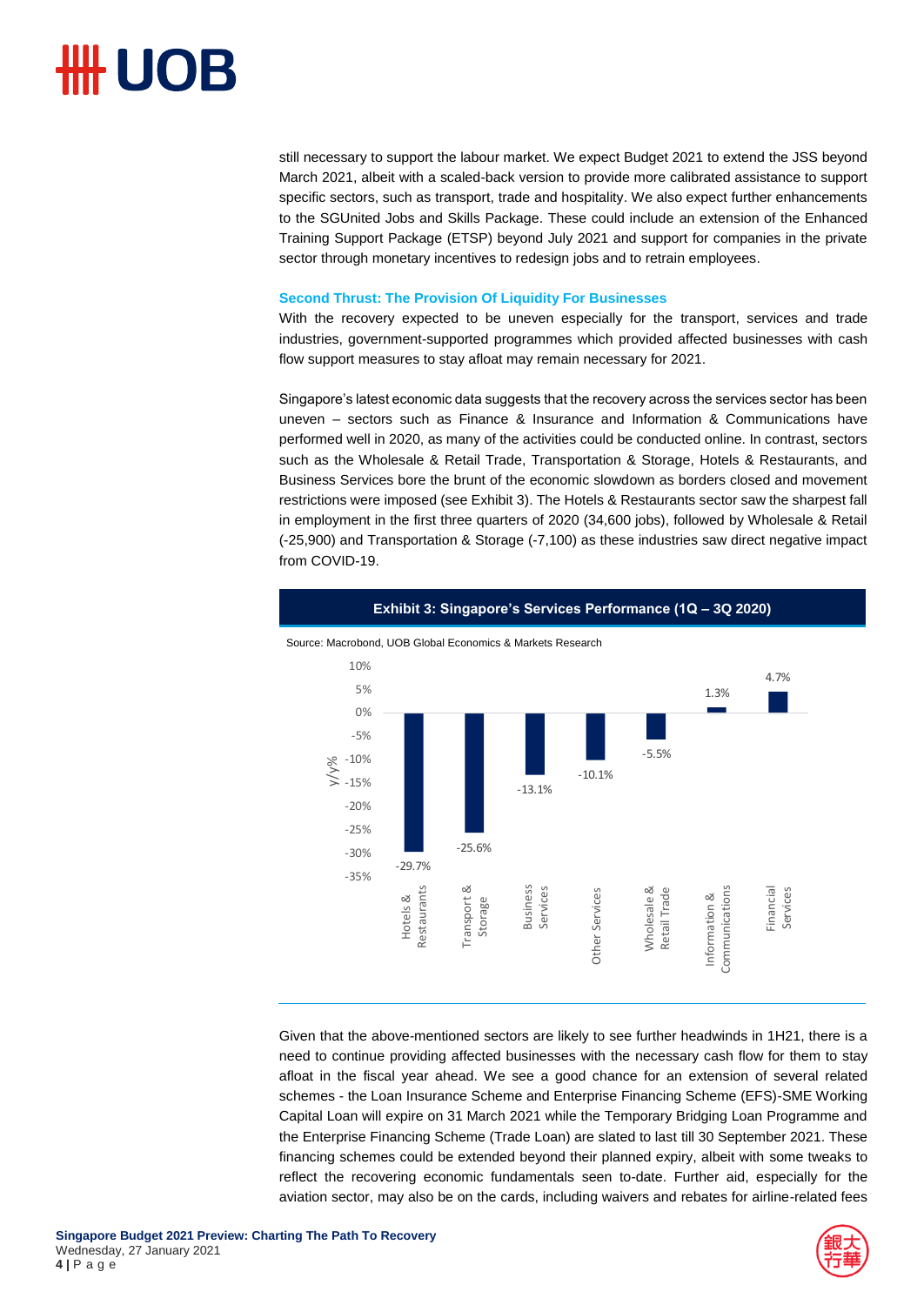and charges as well as the extension of the Enhanced Aviation Support Package which is slated to end by March 2021.

Nonetheless, we note that the measures will likely be targeted and calibrated to support selected industries – other support measures for industries that have outperformed will likely lapse or taper off in 2021. We also expect some calibration of broad-based measures such as property tax rebates, rental relief for SME tenants, loan deferments and foreign worker levies to aid targeted industries instead.

#### **Third Thrust: Reinforced Social Safety Nets**

As discussed above, Singapore's economic recovery has been uneven across various industries. As COVID-19 wears on in 2021, these sectors and its workers may face a challenging backdrop amid potential rise in jobless rates should the pandemic exacerbates. Moreover, other parts of society – especially the self-employed persons and low-income earners – may also require further social safety nets.

In the previous budget, there had been cash pay-outs such as the Solidarity Payment (S\$600 per adult Singaporean), grocery vouchers (S\$300 for eligible households) and additional GST vouchers (S\$480 – S\$1,000 depending on HDB flat type) under the Care and Support Package and Solidarity Utilities Credit (S\$100). To aid the lower-income group, labour-related schemes such as the Enhanced Wage Credit Scheme and Workfare Special Payment had also been introduced in previous Budgets.

Similar to Budget 2020, the upcoming Budget 2021 may also introduce measures to aid households and individuals that remain affected by the aftermath of COVID-19. We think that the COVID-19 Support Grant – a scheme to help Singaporeans and PRs who were retrenched or placed on involuntary no-pay leave for three consecutive months as a result of the economic impact of COVID-19 – could be revisited in Budget 2021. To defray some living expenses for affected households, grocery vouchers and GST tax vouchers may also be given to eligible households. To support the low-income workers, measures such as the Jobs Growth Incentive (to support employers to accelerate hiring local labour), Enhanced Wage Credit Scheme (to supplement wage increases) and Workfare Special Payment (cash payout above Workfare Income Supplement (WIS)) could be extended further to support the labour market and provide supplementary income to the low-income group.

Social policies will also likely aim to support selected eligible households. Previous broad-based measures such as the Solidarity Payment, deferment of repayment of residential property loans, student loans and renovation loans (lapsed on 31 December 2020) will likely not be re-introduced. In place of them, the Monetary Authority of Singapore had allowed individuals to apply for reduced instalment plans and loan tenure extensions till 30 July 2021.<sup>1</sup>

#### **Fourth Thrust: Extended Aid For The Tourism Sector**

Beyond measures aimed to support wages and cash flow for businesses, Budget 2021 could also introduce policies to encourage local tourism. As part of an S\$8.0 billion response via a Ministerial Statement<sup>2</sup> in August 2020, the Singapore government introduced S\$320 million of credits (SingapoRediscover Vouchers) for adult citizens in hope to boost local tourism. This is coupled with the COVID-19 Cleaning Support for Tourism-related Establishment which defrays third-party costs of professional cleaning services incurred by tourism-related establishments.

<u>.</u>



<sup>&</sup>lt;sup>1</sup> Monetary Authority of Singapore[, Helping Individuals Transit to Full Loan Repayments,](https://www.mas.gov.sg/regulation/covid-19/supporting-individuals-through-covid-19/helping-individuals-transit-to-full-loan-repayments) 5 Oct 2020

<sup>&</sup>lt;sup>2</sup> Ministry of Finance, **Budget 2020 Ministerial Statement**, 15 August 2020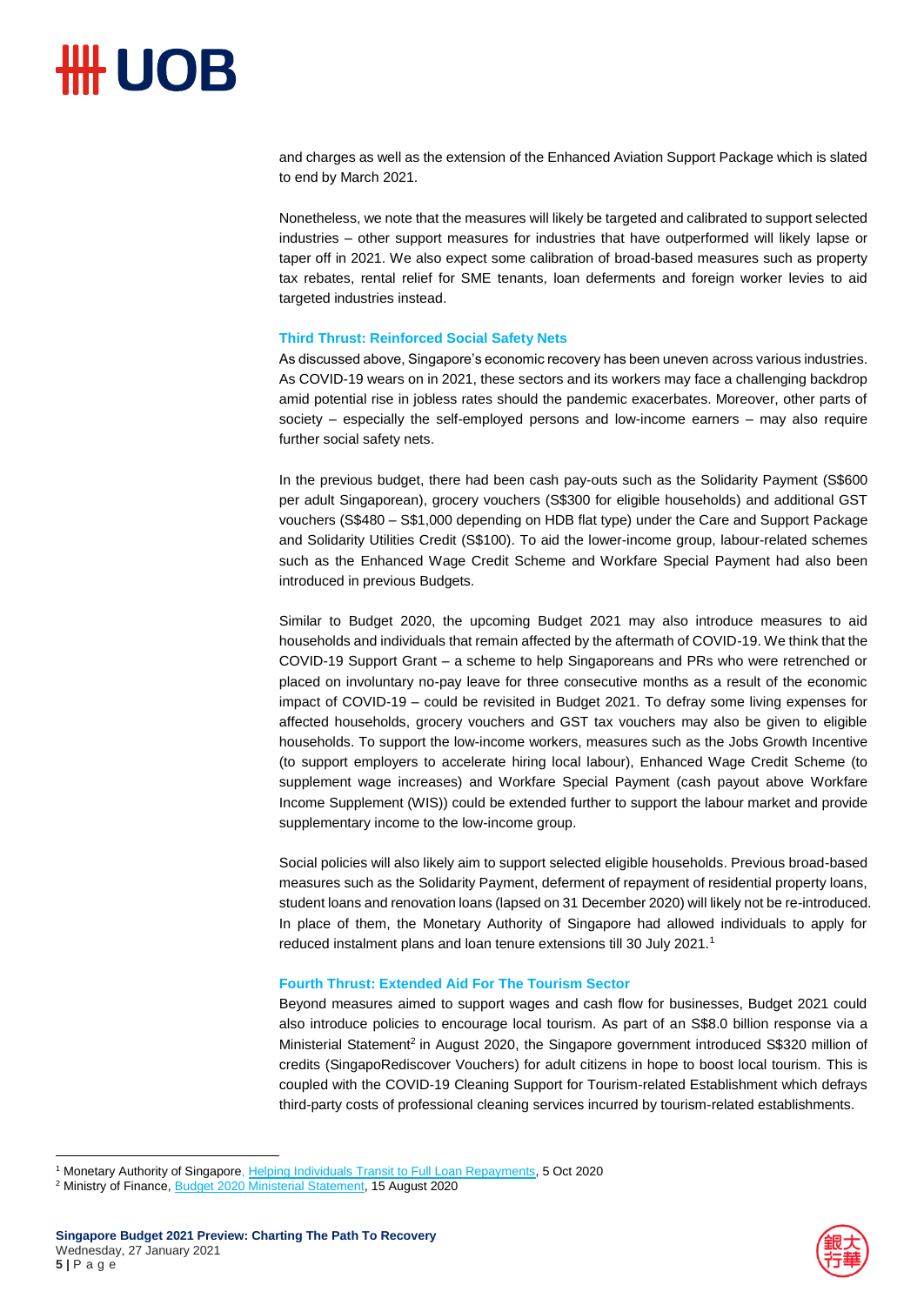### **##UOB**

While the introduction of SingapoRediscover Vouchers is a welcomed move for the tourism sector, the total injection of S\$320 million is small compared to the sharp decline in nominal GDP for the tourism-related industries such as Hotels & Restaurant (-S\$1.1 billion) and Other Services<sup>3</sup> (-S\$2.4 billion) since 4Q19. Other industries such as Wholesale & Retail (-S\$3.5 billion) and Transport & Storage (-S\$2.8 billion) also declined likely on second-order effects from the shortfall in tourist arrivals (please see Exhibit 4). Given the recent spike in COVID-19 infection at the start of 2021 especially in Asia, we think that the return of tourists will be delayed, so more support is need especially for the tourism-related sectors.

**Exhibit 4: Nominal GDP Decline Across Key Industries (3Q20 YTD)**



Source: Macrobond, UOB Global Economics & Markets Research

As such, with international travel likely to be non-existent in 1H21, further support measures to encourage local tourism may be on the cards. There could be a top-up of the SingapoRediscover Voucher above the initial S\$320 million injection, and potentially rebates for hotel reservations. Should more aid be needed to support the hospitality sector, the government may also extend further corporate tax rebates to specific sectors to improve their cash-flow.

#### **Fifth Thrust: A Global-Asia Node Of Technology, Innovation, And Enterprise**

Despite the unexpected downturn due to COVID-19, the fact remains that the advancement and convergence of new technologies will continue to transform the way people invest, trade and consume. Beyond the first four thrusts that we had identified to support households and businesses in the coming fiscal year, we also expect that Budget 2021 will likely gravitate towards medium-to-long-term goals.

Broadly, we think that these measures will include developing Singapore's physical connectivity and expanding her digital connectivity with Asia and the world, providing opportunities in the extensive upskilling of Singapore's workforce, and investing in the country's economic position as a source of growth and competitive advantage. In all, these measures will serve to accelerate Singapore's industry transformation, open up new opportunities for workers and businesses, and build Singapore's position as a Global-Asia node of technology, innovation and enterprise.



<sup>1</sup>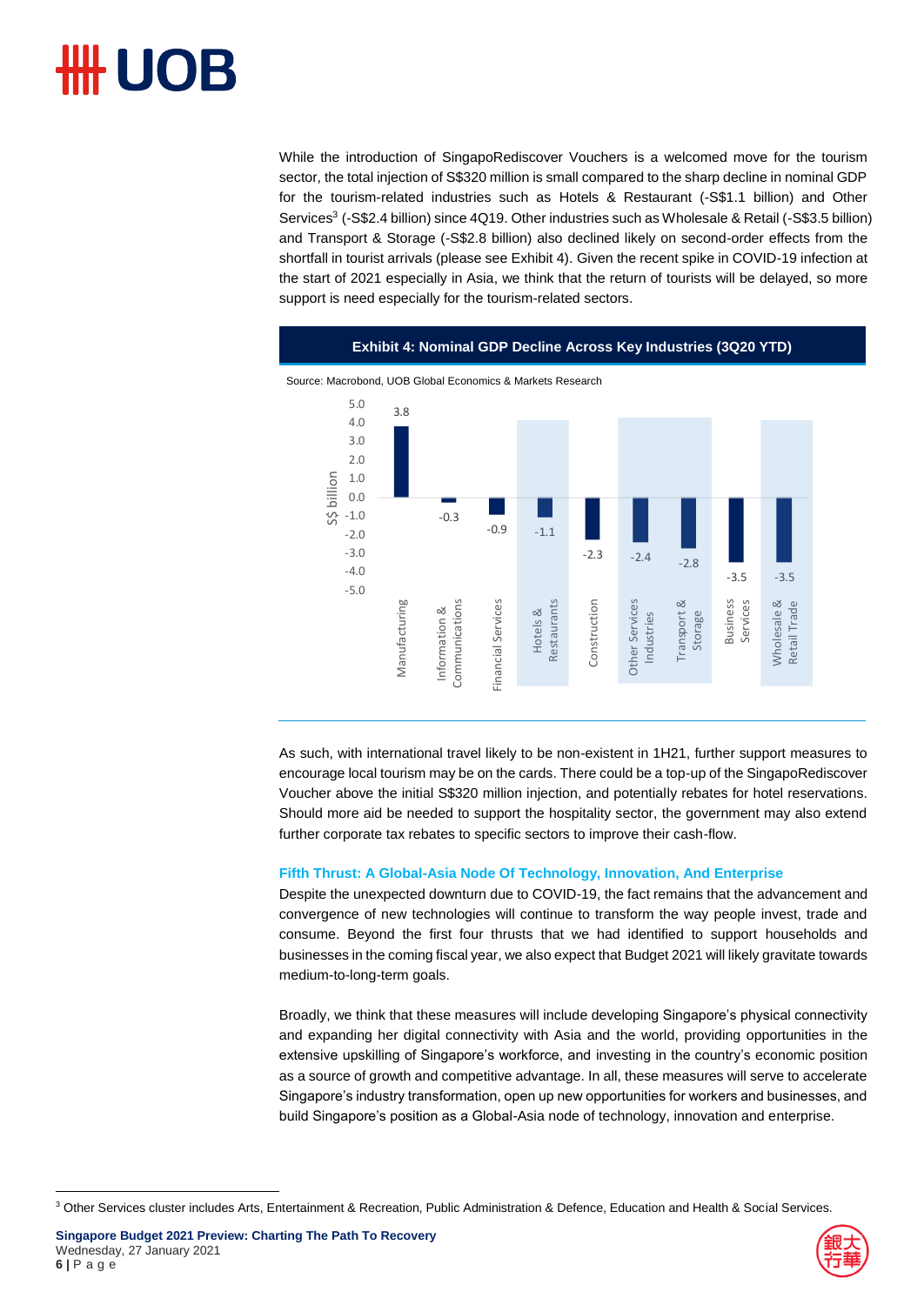Moreover, the introduction of COVID-19 has effectively spurred Singapore's digital transformation. During the pandemic period, businesses have seen the importance of digital technology - specifically in the use of cloud computing, cybersecurity solution demand and the need to hire (or train) workers in specific skillsets such as systems architecture design, behavioural analytics, and digital forensics. According to a 2020 survey jointly published by Microsoft and IDC Asia Pacific<sup>4</sup>, more than 80% of respondents said they had embraced digital transformation, while 72% of them commented that COVID-19 had accelerated the adoption of digital solutions. More disconcerting perhaps, is that 54% of the respondents cited delays in their digital transformation efforts due to COVID-19.

Budget 2021 is also likely to introduce measures to expand Singapore's manufacturing sector over the next 10 years. According to the Ministry of Trade and Industry (MTI), policy-makers are aiming to grow the manufacturing sector by 50% over the next decade, while keeping the manufacturing share to GDP at 20%. MTI Minister Chan Chun Sing added that this goal is a "qualitative transformation" in promoting advanced manufacturing to take up a bigger role in the future economy.<sup>5</sup>

As such, we expect Budget 2021 to potentially extend specific policies that are slated to expire, as well as increase the support levels for others. First, the Productivity Solution Grant (PSG) support for COVID-19 continuity measures which has ceased on 31 December 2020 $^6$ , may be restarted into 2021, especially for businesses which experienced digital transformation disruption in 2020. Second, the move to reduce PSG's maximum funding support level of 70% starting 1 October 2021 from 2020's 80% handle could be postponed for a year. Third and lastly, allocation of monies to promote Singapore's advanced manufacturing space, as well as to better support deep-tech start-ups and help enterprises identify overseas opportunities could also be made.

#### **An Expansionary But Calibrated Budget**

The fact remains that COVID-19 is likely here to stay for a considerable time, and presents downside risks for both workers and businesses should the pandemic exacerbate unexpectedly. Against the backdrop of an economic downturn induced by the pandemic, the pace of digital transformation has been extraordinary. This is coupled with the need for Singapore to position itself as an important player in the global economic space.

Thus, Budget 2021 is expected be expansionary, but also calibrated to help specific pockets of the economy still affected by COVID-19. Beyond short-term measures, medium-to-long-term measures to deepen Singapore's physical connectivity and expand her digital connectivity with Asia and the world will also likely be seen in the upcoming Budget.

Overall, we pencil the upcoming Budget 2021 to see an overall deficit of S\$12.5 billion (or 2.5% of nominal GDP), similar to the projected shortfall in the Unity Budget FY2020 at S\$10.9 billion. This is compared to the projected fiscal deficit of S\$74.2 billion (-15.3% of nominal GDP) in FY2020. On the back of the expected economic recovery in 2021, we estimate operating revenue to grow to S\$70.0 billion in FY2021, up from a projected S\$63.7 billion in the previous year. Total expenditure, given the expected tapering of many temporary measures previously introduced in FY2020, is pencilled to fall to S\$80 billion in the upcoming fiscal year.

1



<sup>4</sup> Microsoft, [ASME-Microsoft study 2020,](https://news.microsoft.com/en-sg/2020/10/22/over-80-of-singapore-smes-embrace-digital-transformation-more-than-half-report-slowdowns-due-to-covid-19-asme-microsoft-study-2020/) 22 October 2020

<sup>&</sup>lt;sup>5</sup> Channel News Asia[, Singapore aims to grow manufacturing sector by 50% over next 10 years,](https://www.channelnewsasia.com/news/singapore/singapore-grow-manufacturing-sector-50-percent-2030-14037626) 25 January 2021

<sup>&</sup>lt;sup>6</sup> Singapore Business Grant Portal, **PSG Support for COVID-19 continuity measures**, 30 November 2020